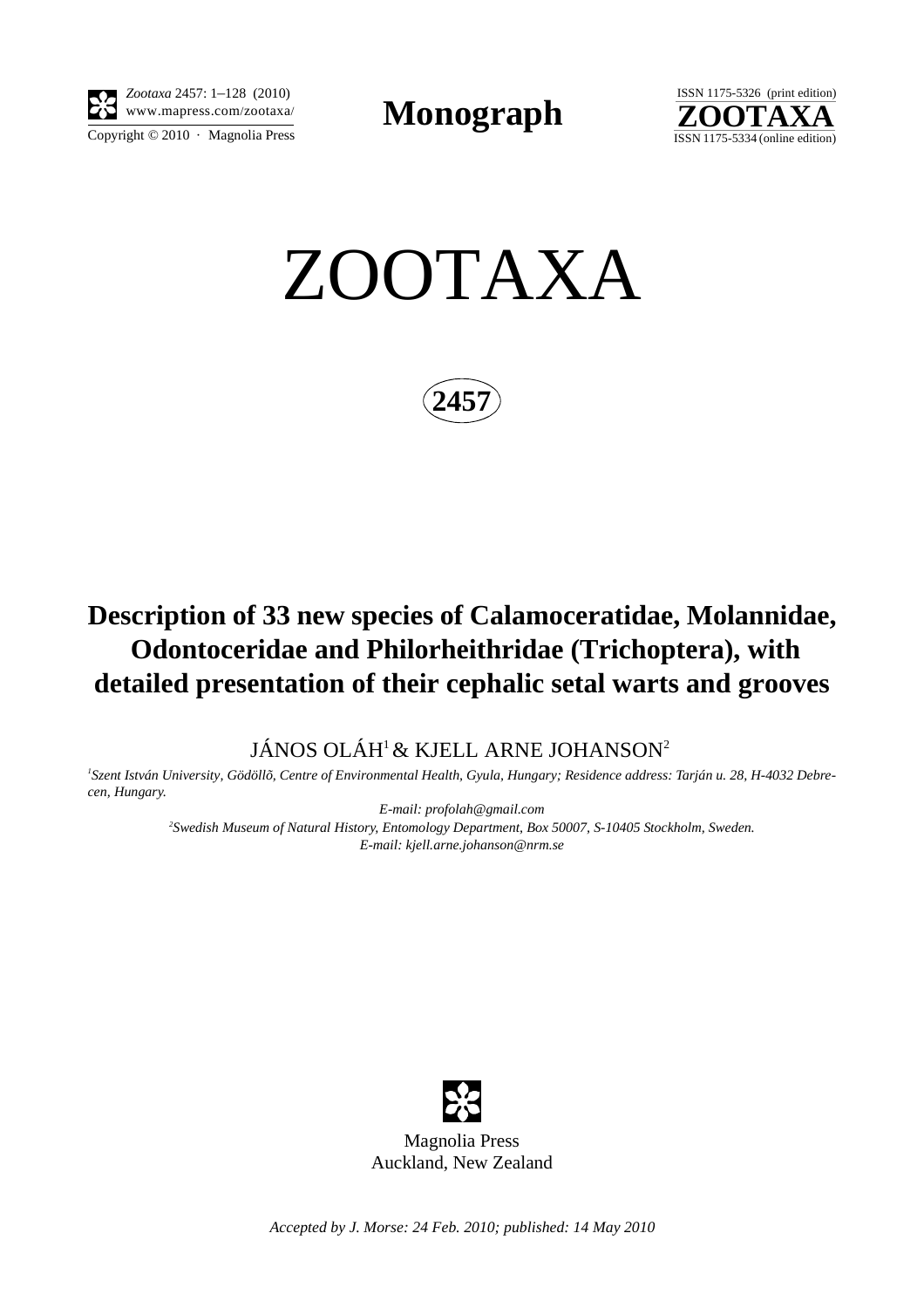## JÁNOS OLÁH & KJELL ARNE JOHANSON

**Description of 33 new species of Calamoceratidae, Molannidae, Odontoceridae and Philorheithridae (Trichoptera), with detailed presentation of their cephalic setal warts and grooves** (*Zootaxa* 2457)

128 pp.; 30 cm. 14 May 2010 ISBN 978-1-86977-517-9 (paperback) ISBN 978-1-86977-518-6 (Online edition)

FIRST PUBLISHED IN 2010 BY Magnolia Press P.O. Box 41-383 Auckland 1346 New Zealand e-mail: zootaxa@mapress.com http://www.mapress.com/zootaxa/

© 2010 Magnolia Press

All rights reserved.

No part of this publication may be reproduced, stored, transmitted or disseminated, in any form, or by any means, without prior written permission from the publisher, to whom all requests to reproduce copyright material should be directed in writing.

This authorization does not extend to any other kind of copying, by any means, in any form, and for any purpose other than private research use.

ISSN 1175-5326 (Print edition) ISSN 1175-5334 (Online edition)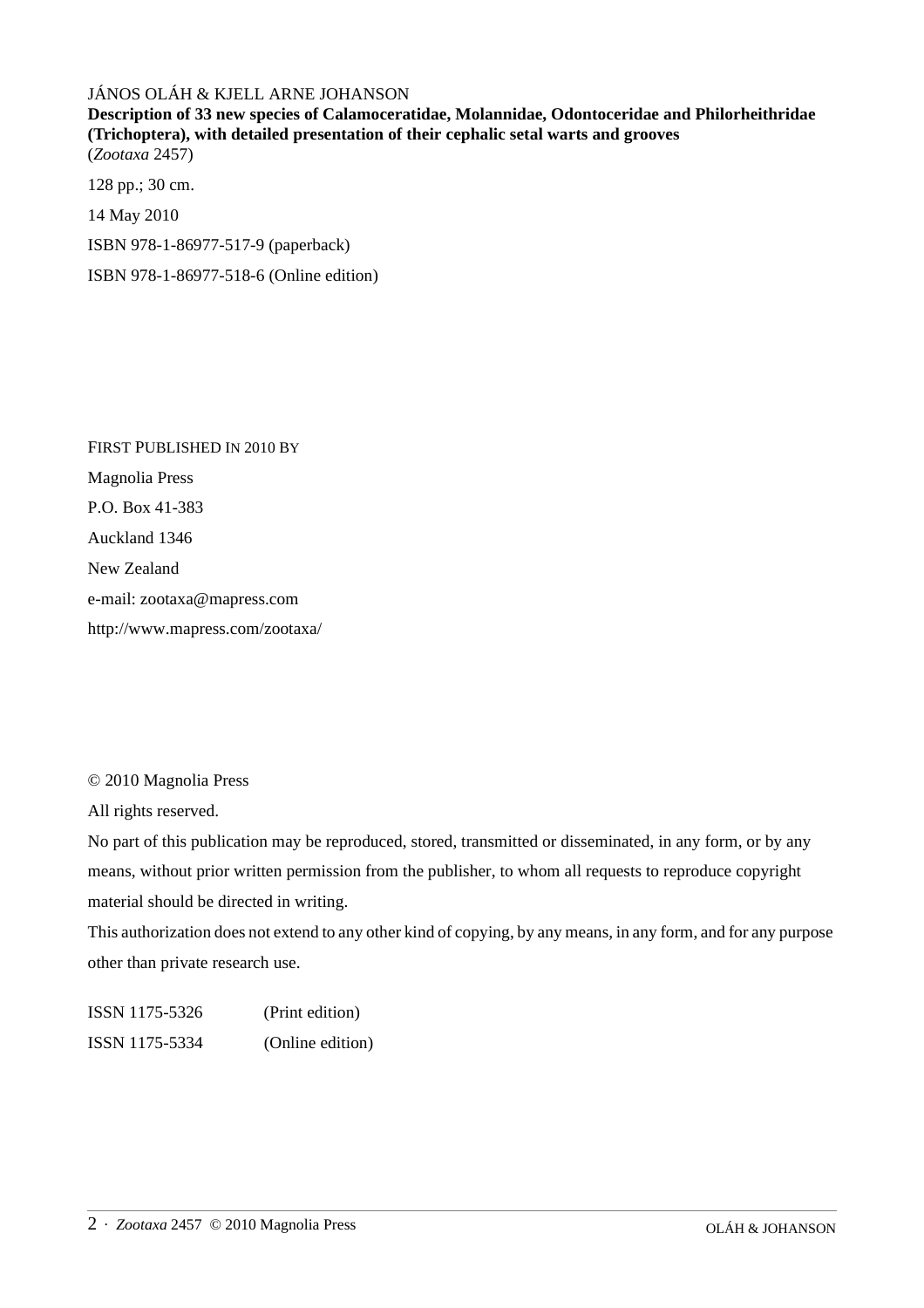## **Table of contents**